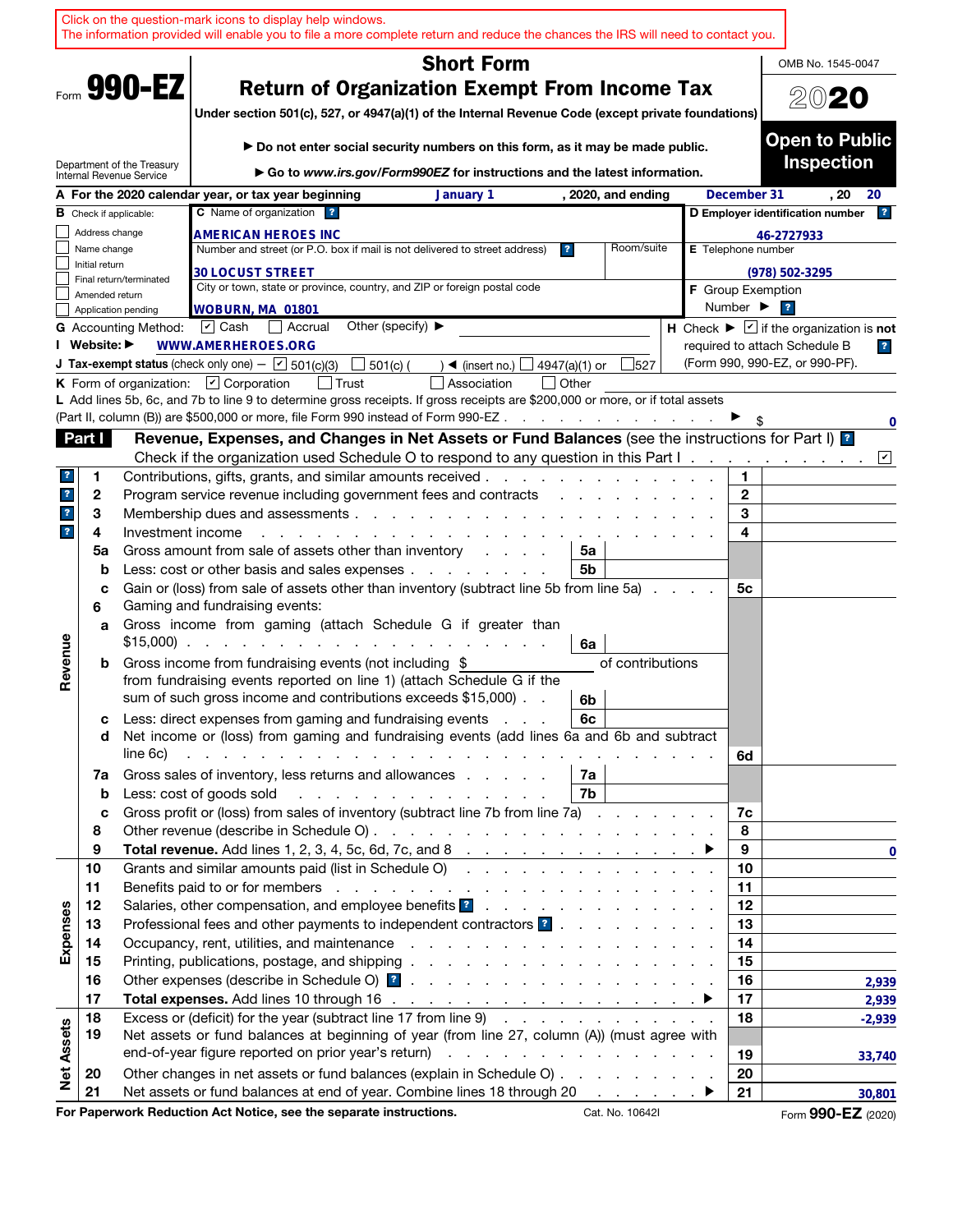|                         | Form 990-EZ (2020)                                                                                                                                                                 |                                                      |                          |                                                   |            | Page 2                                  |
|-------------------------|------------------------------------------------------------------------------------------------------------------------------------------------------------------------------------|------------------------------------------------------|--------------------------|---------------------------------------------------|------------|-----------------------------------------|
|                         | <b>Balance Sheets</b> (see the instructions for Part II)<br>Part II                                                                                                                |                                                      |                          |                                                   |            |                                         |
|                         | Check if the organization used Schedule O to respond to any question in this Part II                                                                                               |                                                      |                          |                                                   |            |                                         |
|                         |                                                                                                                                                                                    |                                                      |                          | (A) Beginning of year                             |            | (B) End of year                         |
| 22                      | Cash, savings, and investments                                                                                                                                                     |                                                      |                          | 33,740 22                                         |            | 30,801                                  |
| 23                      | Land and buildings.                                                                                                                                                                |                                                      |                          |                                                   | 23         |                                         |
| 24                      | Other assets (describe in Schedule O)                                                                                                                                              |                                                      |                          |                                                   | 24         |                                         |
| 25                      | Total assets                                                                                                                                                                       |                                                      |                          | 33,740 25                                         |            | 30.801                                  |
| 26                      | Total liabilities (describe in Schedule O)                                                                                                                                         |                                                      |                          |                                                   | 26         |                                         |
| 27                      | <b>Net assets or fund balances</b> (line 27 of column (B) must agree with line 21)                                                                                                 |                                                      |                          | 33,740 27                                         |            | 30,801                                  |
| Part III                | Statement of Program Service Accomplishments (see the instructions for Part III)                                                                                                   |                                                      |                          |                                                   |            |                                         |
|                         | Check if the organization used Schedule O to respond to any question in this Part III                                                                                              |                                                      |                          | $\cdot$ $\cdot$ $\cdot$ $\cdot$                   |            | <b>Expenses</b>                         |
|                         | What is the organization's primary exempt purpose?                                                                                                                                 | <b>RAISE MONEY FOR WOUNDED VETERANS</b>              |                          |                                                   |            | (Required for section                   |
|                         |                                                                                                                                                                                    |                                                      |                          |                                                   |            | 501(c)(3) and 501(c)(4)                 |
|                         | Describe the organization's program service accomplishments for each of its three largest program services,                                                                        |                                                      |                          |                                                   |            | organizations; optional for<br>others.) |
|                         | as measured by expenses. In a clear and concise manner, describe the services provided, the number of<br>persons benefited, and other relevant information for each program title. |                                                      |                          |                                                   |            |                                         |
|                         |                                                                                                                                                                                    |                                                      |                          |                                                   |            |                                         |
| 28                      |                                                                                                                                                                                    |                                                      |                          |                                                   |            |                                         |
|                         |                                                                                                                                                                                    |                                                      |                          |                                                   |            |                                         |
|                         |                                                                                                                                                                                    |                                                      |                          |                                                   |            |                                         |
| $\overline{\mathbf{r}}$ | (Grants \$                                                                                                                                                                         | ) If this amount includes foreign grants, check here |                          |                                                   | 28a        |                                         |
| 29                      |                                                                                                                                                                                    |                                                      |                          |                                                   |            |                                         |
|                         |                                                                                                                                                                                    |                                                      |                          |                                                   |            |                                         |
|                         |                                                                                                                                                                                    |                                                      |                          |                                                   |            |                                         |
|                         | (Grants \$                                                                                                                                                                         | ) If this amount includes foreign grants, check here |                          |                                                   | 29a        |                                         |
| 30                      |                                                                                                                                                                                    |                                                      |                          |                                                   |            |                                         |
|                         |                                                                                                                                                                                    |                                                      |                          |                                                   |            |                                         |
|                         |                                                                                                                                                                                    |                                                      |                          |                                                   |            |                                         |
|                         | (Grants \$                                                                                                                                                                         | ) If this amount includes foreign grants, check here |                          |                                                   | <b>30a</b> |                                         |
|                         | 31 Other program services (describe in Schedule O)                                                                                                                                 |                                                      |                          |                                                   |            |                                         |
|                         | (Grants \$                                                                                                                                                                         | ) If this amount includes foreign grants, check here |                          |                                                   | 31a        |                                         |
|                         | 32 Total program service expenses (add lines 28a through 31a)                                                                                                                      |                                                      |                          |                                                   | 32         |                                         |
| <b>Part IV</b>          | List of Officers, Directors, Trustees, and Key Employees (list each one even if not compensated-see the instructions for Part IV)                                                  |                                                      |                          |                                                   |            |                                         |
|                         | Check if the organization used Schedule O to respond to any question in this Part IV                                                                                               |                                                      |                          |                                                   |            | and the company of the company of       |
|                         |                                                                                                                                                                                    |                                                      | (c) Reportable ?         | (d) Health benefits,                              |            |                                         |
|                         | 2                                                                                                                                                                                  | (b) Average<br>hours per week                        | compensation             | contributions to employee (e) Estimated amount of |            |                                         |
|                         | (a) Name and title                                                                                                                                                                 | devoted to position                                  | (Forms W-2/1099-MISC)    | benefit plans, and                                |            | other compensation                      |
|                         |                                                                                                                                                                                    |                                                      | (if not paid, enter -0-) | deferred compensation                             |            |                                         |
|                         | <b>ROBERT PROVENZANO</b>                                                                                                                                                           |                                                      |                          |                                                   |            |                                         |
|                         | <b>PRESIDENT</b>                                                                                                                                                                   | 1                                                    | 0                        |                                                   | 0          | 0                                       |
|                         | <b>HETAL PATEL</b>                                                                                                                                                                 |                                                      |                          |                                                   |            |                                         |
|                         | <b>VICE PRESIDENT</b>                                                                                                                                                              | 1                                                    | $\mathbf 0$              |                                                   | 0          | $\mathbf 0$                             |
|                         | <b>ROBERT LOGAN</b>                                                                                                                                                                |                                                      |                          |                                                   |            |                                         |
|                         | <b>TREASURER</b>                                                                                                                                                                   | 1                                                    | $\mathbf 0$              |                                                   | 0          | $\mathbf 0$                             |
|                         | <b>RICHARD POIRIER</b>                                                                                                                                                             |                                                      |                          |                                                   |            |                                         |
|                         | <b>DIRECTOR</b>                                                                                                                                                                    | 1                                                    | $\mathbf 0$              |                                                   | 0          | $\mathbf 0$                             |
|                         | <b>MARK TUCCI</b>                                                                                                                                                                  |                                                      |                          |                                                   |            |                                         |
|                         | <b>DIRECTOR</b>                                                                                                                                                                    | 1                                                    | $\mathbf 0$              |                                                   | 0          | $\mathbf 0$                             |
|                         |                                                                                                                                                                                    |                                                      |                          |                                                   |            |                                         |
|                         | <b>DAN O'BRIEN</b>                                                                                                                                                                 |                                                      |                          |                                                   |            |                                         |
|                         | <b>DIRECTOR</b>                                                                                                                                                                    | 1                                                    | $\mathbf 0$              |                                                   | 0          | $\mathbf 0$                             |
|                         |                                                                                                                                                                                    |                                                      |                          |                                                   |            |                                         |
|                         |                                                                                                                                                                                    |                                                      |                          |                                                   |            |                                         |
|                         |                                                                                                                                                                                    |                                                      |                          |                                                   |            |                                         |
|                         |                                                                                                                                                                                    |                                                      |                          |                                                   |            |                                         |
|                         |                                                                                                                                                                                    |                                                      |                          |                                                   |            |                                         |
|                         |                                                                                                                                                                                    |                                                      |                          |                                                   |            |                                         |
|                         |                                                                                                                                                                                    |                                                      |                          |                                                   |            |                                         |
|                         |                                                                                                                                                                                    |                                                      |                          |                                                   |            |                                         |
|                         |                                                                                                                                                                                    |                                                      |                          |                                                   |            |                                         |
|                         |                                                                                                                                                                                    |                                                      |                          |                                                   |            |                                         |
|                         |                                                                                                                                                                                    |                                                      |                          |                                                   |            |                                         |
|                         |                                                                                                                                                                                    |                                                      |                          |                                                   |            |                                         |
|                         |                                                                                                                                                                                    |                                                      |                          |                                                   |            |                                         |

 $\mathbf{?}$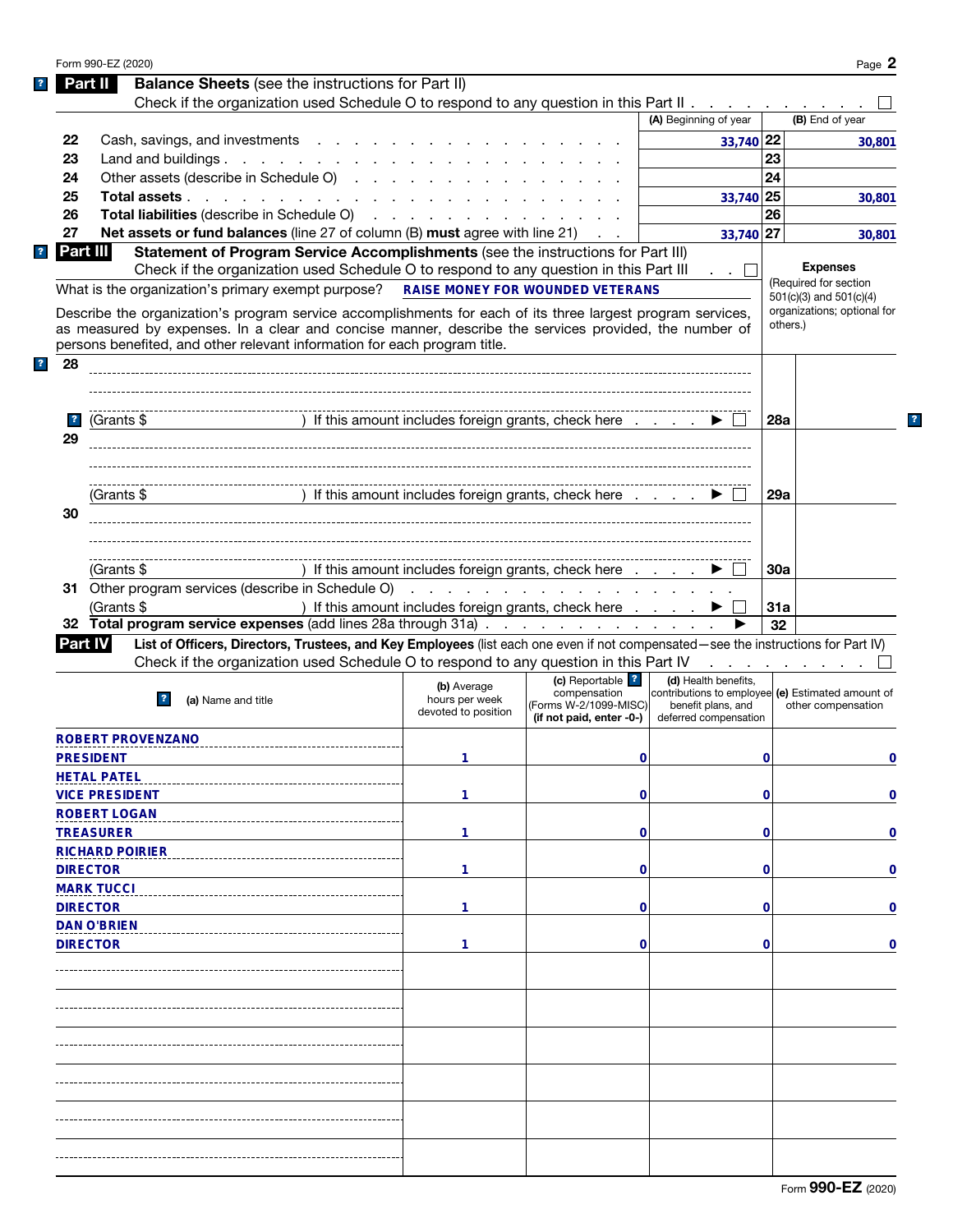|          | Form 990-EZ (2020)                                                                                                                                                                                                                                                                                                                                                             |                    |            | Page 3       |
|----------|--------------------------------------------------------------------------------------------------------------------------------------------------------------------------------------------------------------------------------------------------------------------------------------------------------------------------------------------------------------------------------|--------------------|------------|--------------|
| Part V   | Other Information (Note the Schedule A and personal benefit contract statement requirements in the<br>instructions for Part V.) Check if the organization used Schedule O to respond to any question in this Part V                                                                                                                                                            |                    |            | $\mathsf{L}$ |
|          |                                                                                                                                                                                                                                                                                                                                                                                |                    | <b>Yes</b> | No           |
| 33       | Did the organization engage in any significant activity not previously reported to the IRS? If "Yes," provide a<br>detailed description of each activity in Schedule O<br>and a series of the con-<br>$\sim 10^{-1}$                                                                                                                                                           | 33                 |            |              |
| 34       | Were any significant changes made to the organizing or governing documents? If "Yes," attach a conformed<br>copy of the amended documents if they reflect a change to the organization's name. Otherwise, explain the<br>change on Schedule O. See instructions<br>$\mathbf{L}$                                                                                                | 34                 |            | V            |
| 35а      | Did the organization have unrelated business gross income of \$1,000 or more during the year from business<br>activities (such as those reported on lines 2, 6a, and 7a, among others)?                                                                                                                                                                                        | 35a                |            | V            |
| b<br>C   | If "Yes" to line 35a, has the organization filed a Form 990-T for the year? If "No," provide an explanation in Schedule O<br>Was the organization a section 501(c)(4), 501(c)(5), or 501(c)(6) organization subject to section 6033(e) notice,<br>reporting, and proxy tax requirements during the year? If "Yes," complete Schedule C, Part III                               | 35b<br>35c         |            |              |
| 36       | Did the organization undergo a liquidation, dissolution, termination, or significant disposition of net assets<br>during the year? If "Yes," complete applicable parts of Schedule N                                                                                                                                                                                           | 36                 |            |              |
| 37a      | Enter amount of political expenditures, direct or indirect, as described in the instructions $\blacktriangleright$   37a                                                                                                                                                                                                                                                       |                    |            |              |
| b<br>38a | Did the organization file Form 1120-POL for this year?.<br>and the contract of the contract of the contract of<br>Did the organization borrow from, or make any loans to, any officer, director, trustee, or key employee; or were                                                                                                                                             | 37b                |            |              |
|          | any such loans made in a prior year and still outstanding at the end of the tax year covered by this return?                                                                                                                                                                                                                                                                   | 38a                |            | V            |
| b<br>39  | If "Yes," complete Schedule L, Part II, and enter the total amount involved<br>38b<br>Section 501(c)(7) organizations. Enter:                                                                                                                                                                                                                                                  |                    |            |              |
| a        | Initiation fees and capital contributions included on line 9<br>39a                                                                                                                                                                                                                                                                                                            |                    |            |              |
| b        | Gross receipts, included on line 9, for public use of club facilities<br>39 <sub>b</sub><br>and a state of the state of the                                                                                                                                                                                                                                                    |                    |            |              |
| 40a      | Section 501(c)(3) organizations. Enter amount of tax imposed on the organization during the year under:<br>section 4911 ▶<br>; section 4912 $\blacktriangleright$<br>: section 4955 $\blacktriangleright$                                                                                                                                                                      |                    |            |              |
| b        | Section 501(c)(3), 501(c)(4), and 501(c)(29) organizations. Did the organization engage in any section 4958<br>excess benefit transaction during the year, or did it engage in an excess benefit transaction in a prior year<br>that has not been reported on any of its prior Forms 990 or 990-EZ? If "Yes," complete Schedule L, Part I                                      | 40 <sub>b</sub>    |            | V            |
| c        | Section 501(c)(3), 501(c)(4), and 501(c)(29) organizations. Enter amount of tax imposed<br>on organization managers or disqualified persons during the year under sections 4912,<br>4955, and 4958.<br>and a state of the state of the state                                                                                                                                   |                    |            |              |
| d        | Section 501(c)(3), 501(c)(4), and 501(c)(29) organizations. Enter amount of tax on line<br>40c reimbursed by the organization                                                                                                                                                                                                                                                  |                    |            |              |
| е        | All organizations. At any time during the tax year, was the organization a party to a prohibited tax shelter<br>transaction? If "Yes," complete Form 8886-T<br>the contract of the contract of the contract of                                                                                                                                                                 | 40e                |            | V            |
| 41       | List the states with which a copy of this return is filed ▶ MASSACHUSETTS                                                                                                                                                                                                                                                                                                      |                    |            |              |
|          | 42a The organization's books are in care of ▶ ROBERT LOGAN<br>Telephone no. $\blacktriangleright$                                                                                                                                                                                                                                                                              | $(978) 502 - 3295$ |            |              |
|          | Located at ▶ 27 BRIDLE PATH ROAD DRACUT, MA<br>$ZIP + 4$<br>Located at $\triangleright$ 27 BRIDLE PATH ROAD DRACUT, MA<br>At any time during the calendar year, did the organization have an interest in or a signature or other authority over                                                                                                                                |                    | 01826      |              |
| b        | a financial account in a foreign country (such as a bank account, securities account, or other financial account)?<br>If "Yes," enter the name of the foreign country ▶                                                                                                                                                                                                        | 42 <sub>b</sub>    | <b>Yes</b> | No<br>V      |
|          | See the instructions for exceptions and filing requirements for FinCEN Form 114, Report of Foreign Bank and<br>Financial Accounts (FBAR).                                                                                                                                                                                                                                      |                    |            |              |
| C        | At any time during the calendar year, did the organization maintain an office outside the United States?<br>If "Yes," enter the name of the foreign country ▶                                                                                                                                                                                                                  | 42c                |            | V            |
| 43       | Section 4947(a)(1) nonexempt charitable trusts filing Form 990-EZ in lieu of Form 1041-Check here.<br>and enter the amount of tax-exempt interest received or accrued during the tax year $\ldots$ .<br>43                                                                                                                                                                     |                    |            |              |
|          | Did the organization maintain any donor advised funds during the year? If "Yes," Form 990 must be                                                                                                                                                                                                                                                                              |                    | <b>Yes</b> | No           |
| 44а      | completed instead of Form 990-EZ<br>the contract of the contract of the contract of the contract of the contract of the contract of the contract of                                                                                                                                                                                                                            | 44a                |            | V            |
| b        | Did the organization operate one or more hospital facilities during the year? If "Yes," Form 990 must be<br>completed instead of Form 990-EZ<br>and a complete the control of the complete state of the complete state of the complete state of the complete state of the complete state of the complete state of the complete state of the complete state of the complete sta |                    |            | V            |
| c        | Did the organization receive any payments for indoor tanning services during the year?                                                                                                                                                                                                                                                                                         | 44b<br>44c         |            | V            |
| d        | If "Yes" to line 44c, has the organization filed a Form 720 to report these payments? If "No," provide an<br>explanation in Schedule O<br>والمتعاون والمتعاون والمتعاون والمتعاون والمتعاون والمتعاون والمتعاون والمتعاون والمتعاون والمتعاون                                                                                                                                  | 44d                |            |              |
| 45а      | Did the organization have a controlled entity within the meaning of section 512(b)(13)?                                                                                                                                                                                                                                                                                        | 45а                |            | ✓            |
| b        | Did the organization receive any payment from or engage in any transaction with a controlled entity within the<br>meaning of section 512(b)(13)? If "Yes," Form 990 and Schedule R may need to be completed instead of                                                                                                                                                         |                    |            |              |
|          |                                                                                                                                                                                                                                                                                                                                                                                | 45b                |            | V            |

|  |  |  | Form 990-EZ (2020) |
|--|--|--|--------------------|
|--|--|--|--------------------|